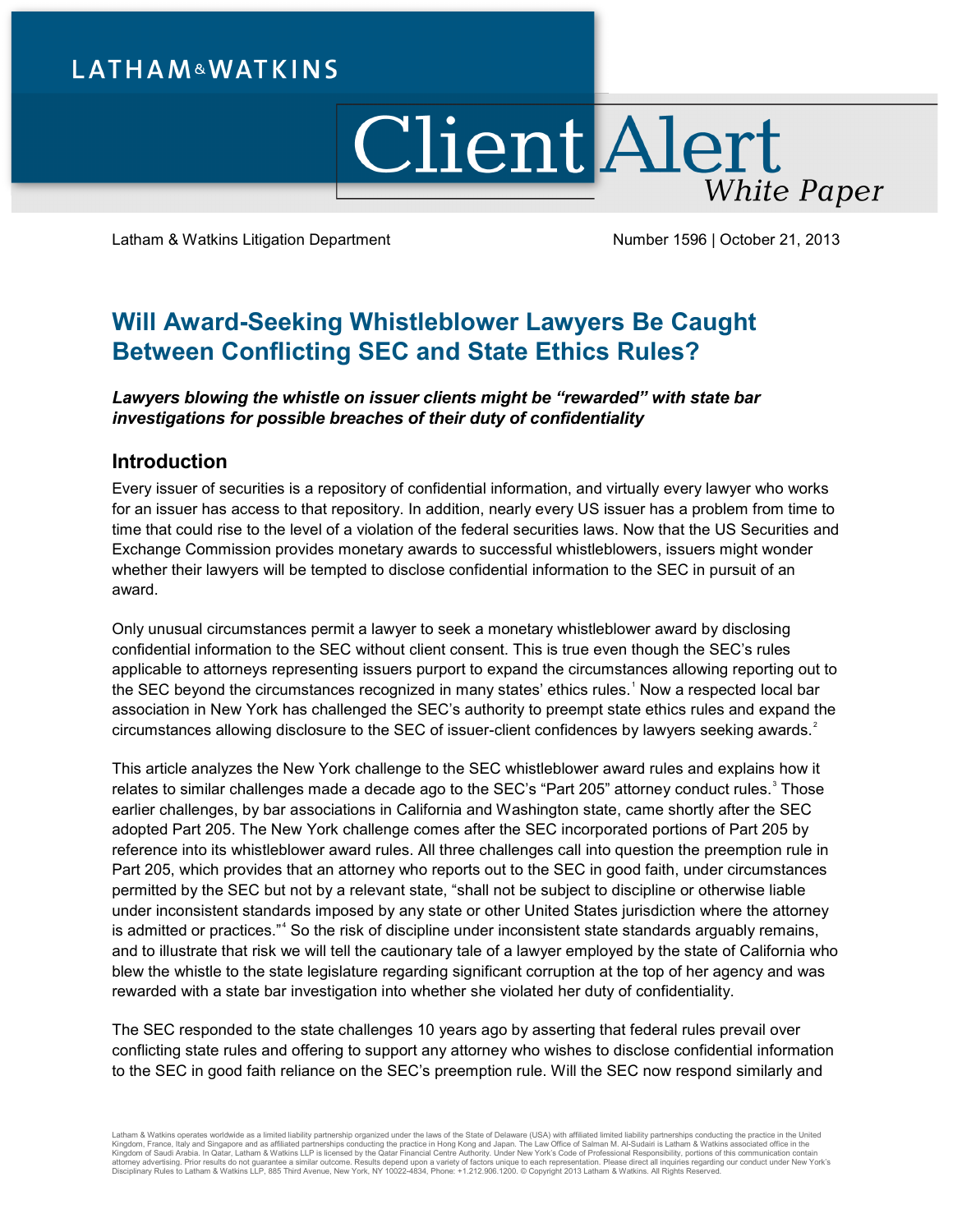offer to support award-seeking attorneys who wish to disclose confidential information to the SEC in good faith reliance on the preemption rule?

### **The SEC Whistleblower Rules Applicable to Attorneys**

The SEC whistleblower award rules, adopted in 2011 to implement the SEC whistleblower provisions of the Dodd-Frank Act, generally exclude attorneys from eligibility for whistleblower awards if they try to use information obtained while performing their professional duties to blow the whistle on a client or employer. In particular, lawyers may not use information in this way if it is obtained through a privileged communication or in connection with the legal representation of a client on whose behalf the whistleblowing attorney or the whistleblower's employer or firm is providing services.<sup>[5](#page-8-4)</sup>

But the SEC whistleblower rules carve out three exceptions to these general attorney exclusions. Confidential client information can be disclosed to the SEC without client consent — and qualify as "original information" that makes the provider eligible for an award — if such disclosure would otherwise be permitted under the SEC's attorney conduct rules, the applicable state attorney conduct rules, or "otherwise."<sup>[6](#page-8-5)</sup>

#### **Interplay Between Part 205 and the Whistleblower Rules**

The SEC's Part 205 rules apply only to attorneys "appearing and practicing" before the Commission in the context of providing legal services for an "issuer." Therefore, the eligibility exceptions in the SEC whistleblower rules created by reference to Part 205 potentially apply only to such attorneys. "Appearing and practicing" is broadly defined, however. It includes, for example, merely advising on a US securities law issue regarding a document that the attorney has notice will be incorporated into a document to be filed with or submitted to the Commission. "Issuer" is also broadly defined; it includes any person controlled by an issuer, where an attorney provides legal services to such person on behalf of, or at the behest of, or for the benefit of the issuer, regardless of whether the attorney is employed or retained by the issuer.

Part 205 deals primarily with when an attorney must cause reporting "up the ladder" within the confines of the issuer because the attorney has become aware of evidence of a "material violation" by the issuer or an issuer's agent. With respect to reporting outside the issuer as opposed to within it, Part 205 contains no requirements. Part 205 does, however, *permit* an attorney it covers to "report out" to the SEC without issuer consent to the extent the attorney reasonably believes necessary in any of the following cases:

- To prevent the issuer from committing a material violation that is likely to cause substantial injury to the financial interest or property of the issuer or investors<sup>[7](#page-8-6)</sup>
- To prevent the issuer, in an SEC investigation or administrative proceeding, from committing perjury, suborning perjury, or knowingly and willfully perpetrating a fraud upon the Commission (*e.g.*, by concealing a material fact or making a materially false representation)
- To rectify the consequences of a material violation by the issuer that caused, or may cause, substantial injury to the financial interest or property of the issuer or investors in the furtherance of which the attorney's services were used<sup>[8](#page-8-7)</sup>

The Commission realized, when it adopted Part 205 in 2003, that permitting attorney disclosure under these three circumstances could conflict with an attorney's state law duty of confidentiality, so it included the following preemption clause in Part 205: "Where the standards of a state or other United States jurisdiction where an attorney is admitted or practices conflict with this part, this part shall govern." A related "good faith" safe-harbor provision in Part 205 states: "An attorney who complies in good faith with the provisions of this part shall not be subject to discipline or otherwise liable under inconsistent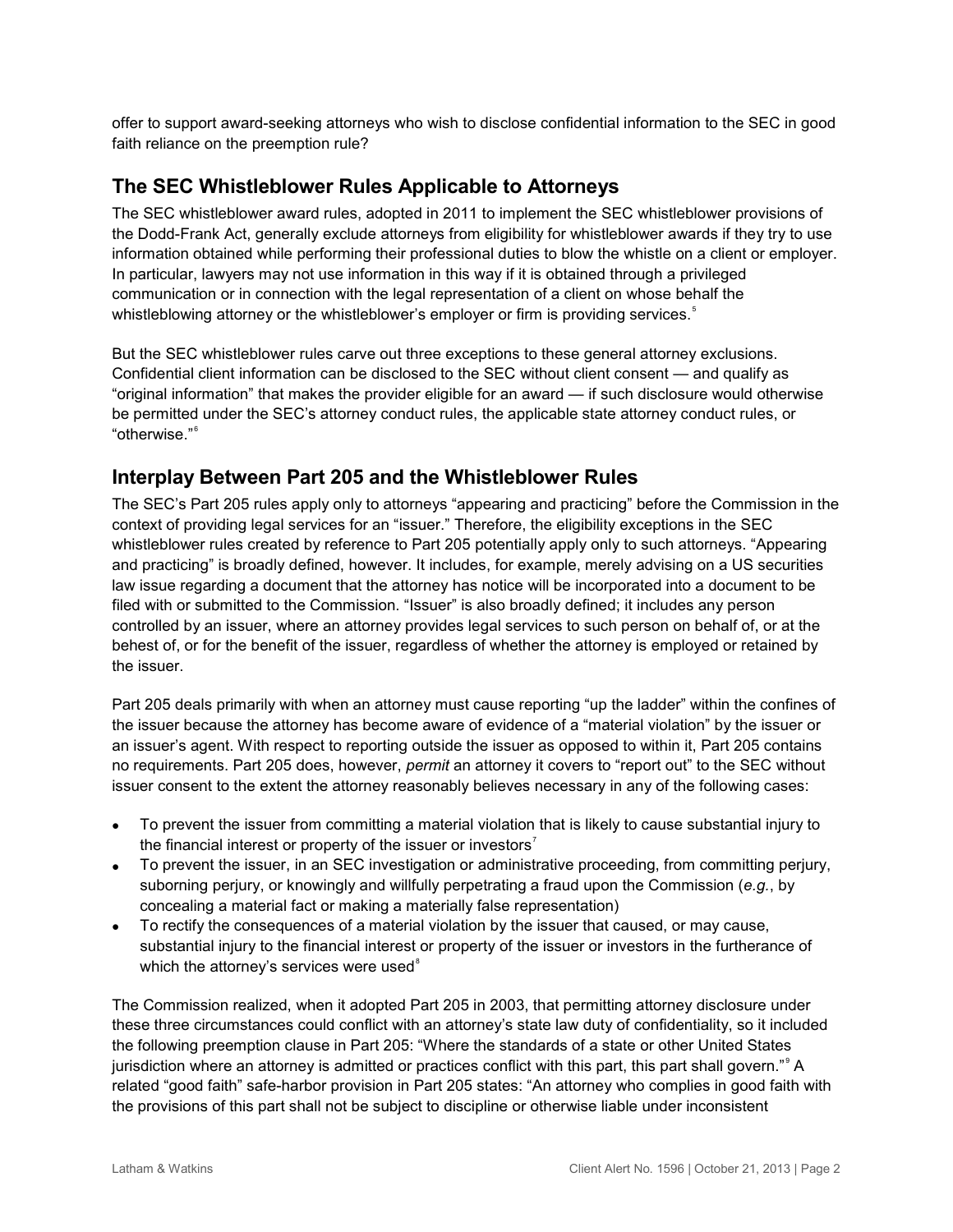standards imposed by any state or other United States jurisdiction where the attorney is admitted or practices."<sup>[10](#page-8-9)</sup>

The SEC's final Part 205 release purported to put these three exceptions into context relative to thenapplicable state ethics rules, noting that the exceptions corresponded to Model Rule 1.6 as previously proposed by several American Bar Association commissions (but not adopted by the ABA) "and as adopted in the vast majority of states." But that last point was an exaggeration. The "vast majority" of states had not, in fact, adopted exceptions that corresponded to the SEC's three exceptions.<sup>[11](#page-8-10)</sup> In addition, as the Commission's release noted, a number of commenters on the proposed Part 205 rules had questioned the Commission's authority to preempt state ethics rules, at least without being explicitly authorized and directed to do so by Congress.

#### **The Washington and California Challenges to Part 205 Preemption, and the SEC's Response**

Less than six months after the SEC adopted Part 205 in January 2003, the Washington State Bar Association (WSBA) issued a proposed interim formal ethics opinion disagreeing with the Commission's position that Part 205 preempted conflicting state ethics rules. [12](#page-8-11) In response, the SEC's general counsel, acting for the Commission, submitted a comment letter to the WSBA disagreeing with the proposed ethics opinion and making the following points:

The Commission is particularly interested in the Proposed Interim Formal Opinion because it interprets the Washington Rules of Professional Conduct in a manner that affects the intended operation of the Commission's rules. . . . First, the Proposed Interim Formal Opinion opines that WSBA members appearing and practicing before the Commission are prohibited - under threat of liability and bar disciplinary action - from disclosing to the Commission certain information that the Commission's rules permit them to disclose. Second, the Proposed Interim Formal Opinion opines that a Washington attorney cannot claim to be complying in "good faith" with the Commission's rules under Section 205.6(c) of the rules, if the attorney acts contrary to the Formal Opinion.

...[H]owever, the Proposed Interim Formal Opinion is inconsistent with prevailing Supreme Court precedent. The Court has consistently upheld the authority of federal agencies to implement rules of conduct that diverge from and supersede state laws that address the same conduct. In particular, where, as here, a conflict arises because a state rule prohibits an attorney from exercising the discretion provided by a federal regulation, the federal regulation will take priority. Thus, Section 205.3(d)(2) of the Commission's rules will take precedence over any conflicting provision of RPC 1.6.<sup>[13](#page-8-12)</sup>

Federal law will also determine whether, under Section 205.6(c) of the Commission's rules, an attorney has complied in "good faith" with the Commission's rules. Section 205.6(c) shields an attorney from discipline and liability under inconsistent state-law conduct rules if the attorney complies in "good faith" with the Commission's conduct rules. Because the issue whether an attorney has acted in "good faith" under Section 205.6(c) requires an interpretation of a Commission rule, states must defer to the Commission's construction. The purposes of the Commission's "good faith" provision would be frustrated by a state-based definition of "good faith" that is inconsistent with the Commission's interpretation. Thus, a conflicting state definition of "good faith" would be preempted.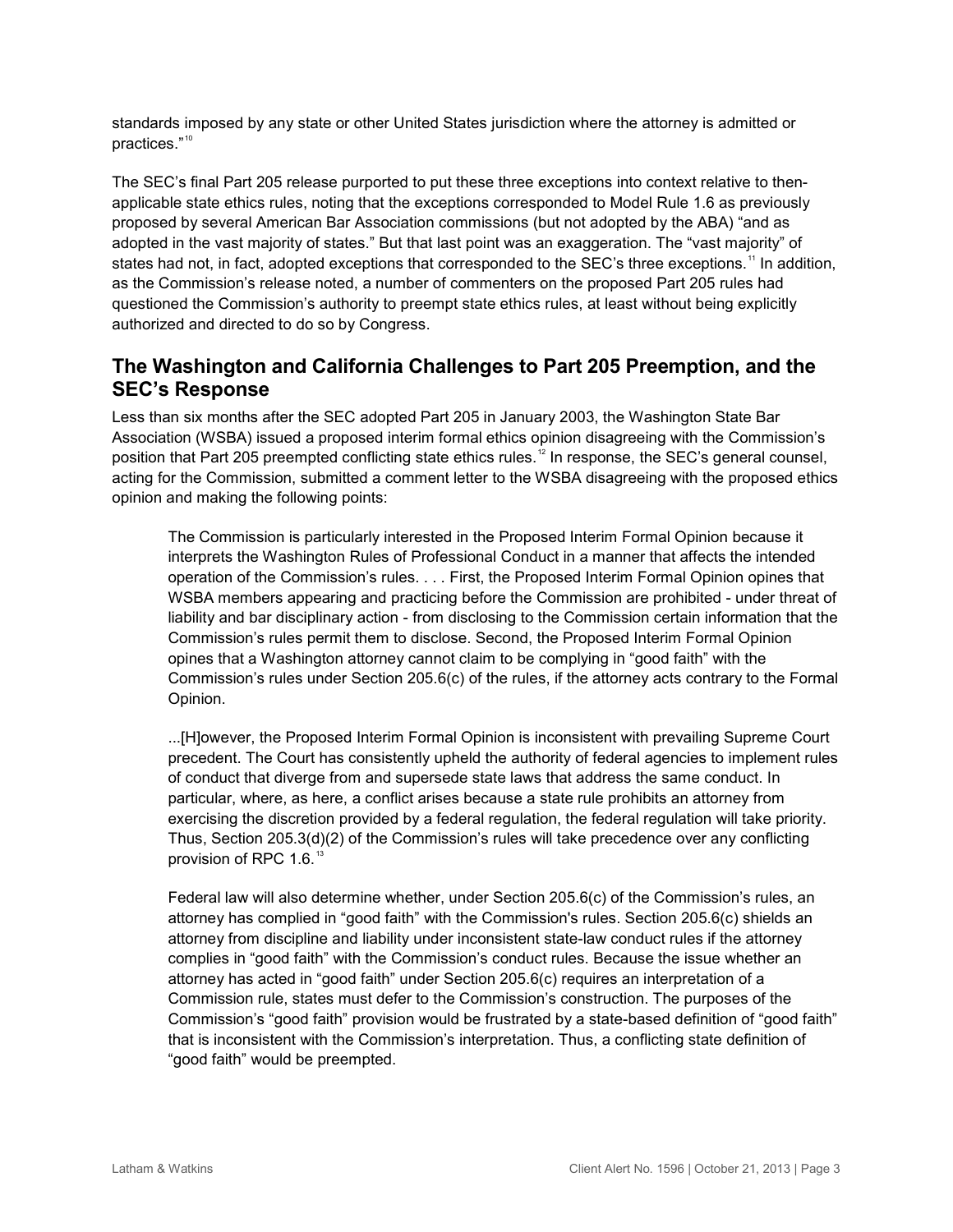The Commission's rules would also be frustrated if, as contemplated by the Proposed Interim Formal Opinion, the WSBA were to initiate a disciplinary proceeding against an attorney who, in complying in "good faith" with the Commission's rules, did not comply with a conflicting RPC. Even if the WSBA proceeding exonerated the attorney, the proceeding itself would thwart the purposes of the Commission's rules by subjecting attorneys to disciplinary proceedings for attempting in good faith to comply with a Commission rule that conflicts with an RPC.<sup>[14](#page-8-13)</sup>

Undaunted, the WSBA adopted the interim opinion.<sup>[15](#page-8-14)</sup>

At around the same time, California — the state with the strictest attorney confidentiality rules<sup>[16](#page-8-15)</sup> — fired a similar salvo at the SEC's preemption claim. In an August 2003 letter to the SEC, the Corporations Committee of the California State Bar made the following points: "First, California's law and rules of professional conduct prohibit lawyers from disclosing client confidences. Second, the ability of clients to confer fully with their attorneys without fear of disclosure is essential to our judicial system. Third, disclosure of client confidences can have serious consequences for both the client and the attorney. Fourth, it is unclear whether the SEC had the authority to adopt Rules 205.3(d) or 205.6(c) or that either of those rules preempts state laws and rules. Finally, the State Bar of California has no power to refuse to enforce California statutes on the basis of federal preemption unless an appellate court has so ruled."<sup>[17](#page-8-16)</sup>

The Corporations Committee, joined by another California State Bar committee, followed up this letter with a March 2004 ethics alert that concluded: "While the Part 205 Rules purport to preempt state law, the preemption issue has not been resolved by any court and is currently the subject of much debate. Notwithstanding the 'good faith' defense of Rule 205.6(c), if the Part 205 Rules are held not to preempt state law, California attorneys disclosing client confidences to the SEC could potentially be subject to State Bar discipline and/or breach of fiduciary duty claims. Even if the SEC's claim of preemption is upheld, an attorney must take into account the risk that a court could conclude he or she did not satisfy the 'good faith' defense. Thus, California attorneys cannot presume there is a safe harbor if they disclose client confidences to the SEC." [18](#page-8-17)

The SEC fired back in April 2004 in a speech given in Seattle by its general counsel, who reiterated the Commission's position on preemption — "where a federal rule says you may do something and a state rule says you may not, there is a conflict and the federal rule should prevail" — and indicated that the Commission would support any lawyer caught between the SEC and a state bar:

In this connection, I would urge any lawyer who would like to make a disclosure under the Commission's rules, but who is concerned about a potential conflict with state bar rules to consult with us, either directly or through counsel. We on the staff would appreciate the opportunity to work with a lawyer facing such a conflict, either in addressing the issues before state bar authorities or, if necessary, in court. My expectation is that the Commission would be favorably disposed to supporting attorneys seeking to rely on the preemptive effect of its rules.

The next move of the Corporations Committee of the California State Bar was to publish in December 2004 what is to this day the most extensive analysis of these issues from the states' point of view, a 63 page law review article delving deeply into the California client confidentiality rules, the SEC's authority to preempt them, and the SEC's public statements regarding its preemption authority. The article concluded:

An attorney relying upon the SEC's safe harbor in disclosing client confidences to the SEC would be doing so at his or her own peril. The attorney would have to be confident that: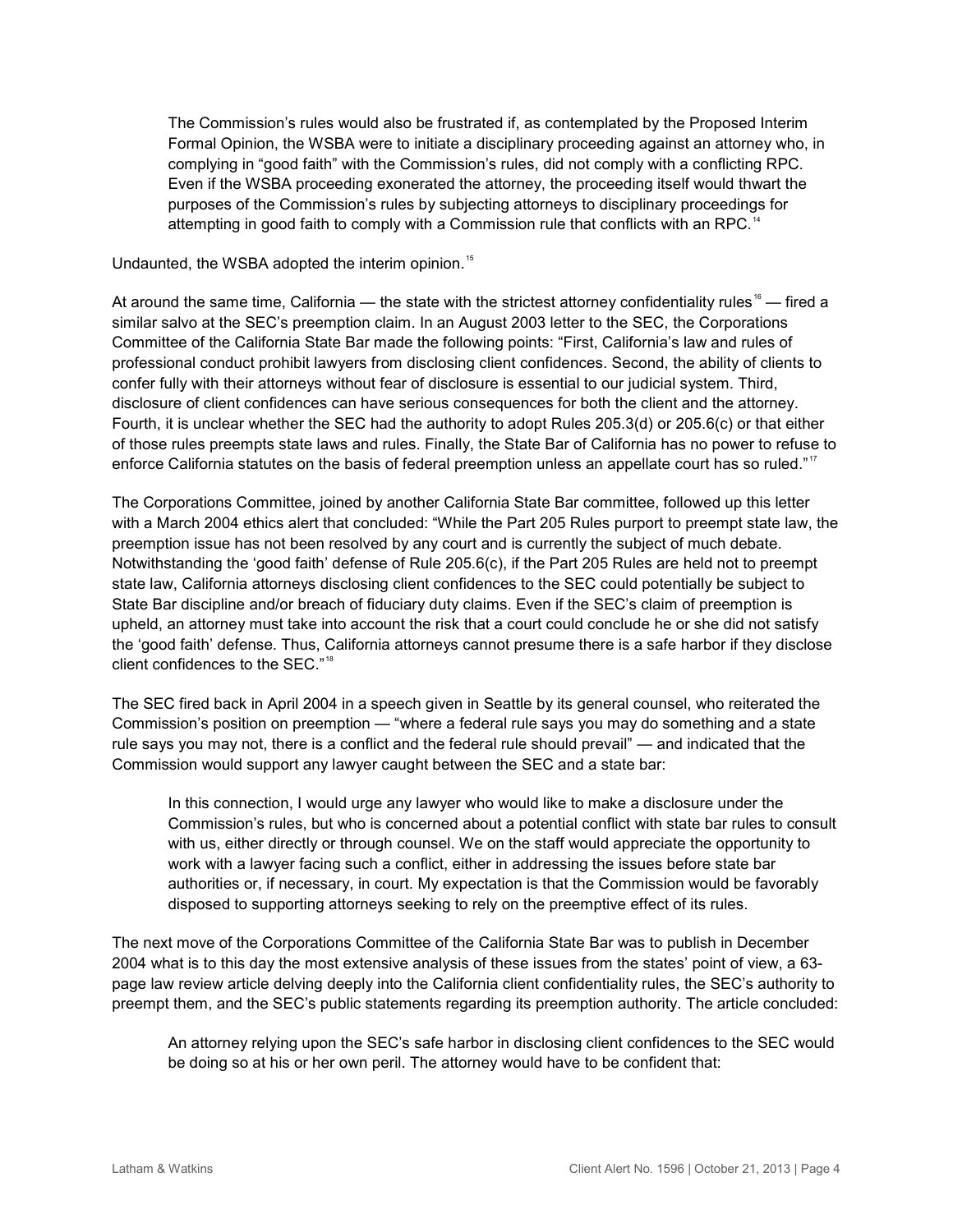- the attorney is "appearing and practicing" before the SEC in the representation of the issuer and the confidential information was related to that representation, as determined by the interlocking and confusing component provisions of the Part 205 Rules;
- disclosure was reasonably necessary to prevent or rectify a "material violation" likely to cause "substantial" injury to the financial interests or property of the client or investors, or other violations specifically covered by the Part 205 Rules, thereby falling within the threshold provisions of the safe harbor;
- he or she could satisfactorily demonstrate that such disclosure would be a "good faith" reliance on the safe harbor; and
- the SEC's claim of federal preemption with respect to the Part 205 Rules being relied upon as justification for disclosure would be upheld despite the lack of case law and legislative history clearly and unambiguously supporting the SEC's claim of preemption. [19](#page-8-18)

After that, little was heard on the Part 205 preemption issue until 2013, even though the whistleblower award rules the SEC adopted in 2011 incorporated by reference the Part 205 preemption of conflicting state rules regarding attorney-client confidentiality.<sup>[20](#page-8-19)</sup> This upped the ante, because now the SEC was not only purporting to permit attorneys to disclose confidential issuer-client information when state law did not permit disclosure, but also proposing to reward attorneys financially — perhaps to a life-changing degree — for doing so.

## **The NYCLA Ethics Opinion**

The first shot against preemption of state ethics rules in connection with SEC whistleblower awards was fired in October 2013, when the Committee on Professional Ethics of the New York County Lawyers' Association (NYCLA) released a formal opinion concluding that New York lawyers "presumptively may not ethically serve as whistleblowers for a bounty against their clients under [the Dodd-Frank Act] because doing so generally gives rise to a conflict between the lawyers' interests and those of their clients."<sup>[21](#page-8-20)</sup>

The opinion notes that the New York Rules of Professional Conduct (RPC) permit disclosure of confidential client information in different, more limited circumstances than the SEC rules. In particular, RPC 1.6(b)(2) permits an attorney to disclose confidential information to prevent a client from "committing a crime," which overlaps to some degree with the "material violation" of the securities laws described in Part 205. However, "not all securities violations rise to the level of a crime." Thus, "[t]o the extent that [Part] 205 permits (but does not require) reporting out of client confidences that amount to a material violation of the securities laws, regardless of whether the client's conduct amounts to a crime or whether the lawyer's services were used, it is broader than, and inconsistent with, the New York RPC exceptions to the confidentiality requirement."

The opinion then aims directly at award-seeking whistleblowing by attorneys:

Even when disclosure is permitted under the New York Rules, for example, when clear corporate wrongdoing rising to the level of crime or fraud has been perpetrated through the use of the lawyer's services, preventing wrongdoing is not the same as collecting a bounty. Even in cases of clear criminal conduct or fraud, the lawyer's disclosure must be limited to reasonably necessary information. As a general principle, there are few circumstances, if any, in which, in the Committee's view, it would be reasonably necessary within the meaning of RPC 1.6(b) for a lawyer to pursue the steps necessary to collect a bounty as a reward for revealing confidential material. . . . Thus, in those circumstances in which the New York Rules apply, this Committee opines that disclosure of confidential information in order to collect a whistleblower bounty is unlikely, in most instances, to be ethically justifiable. This is because, under most circumstances,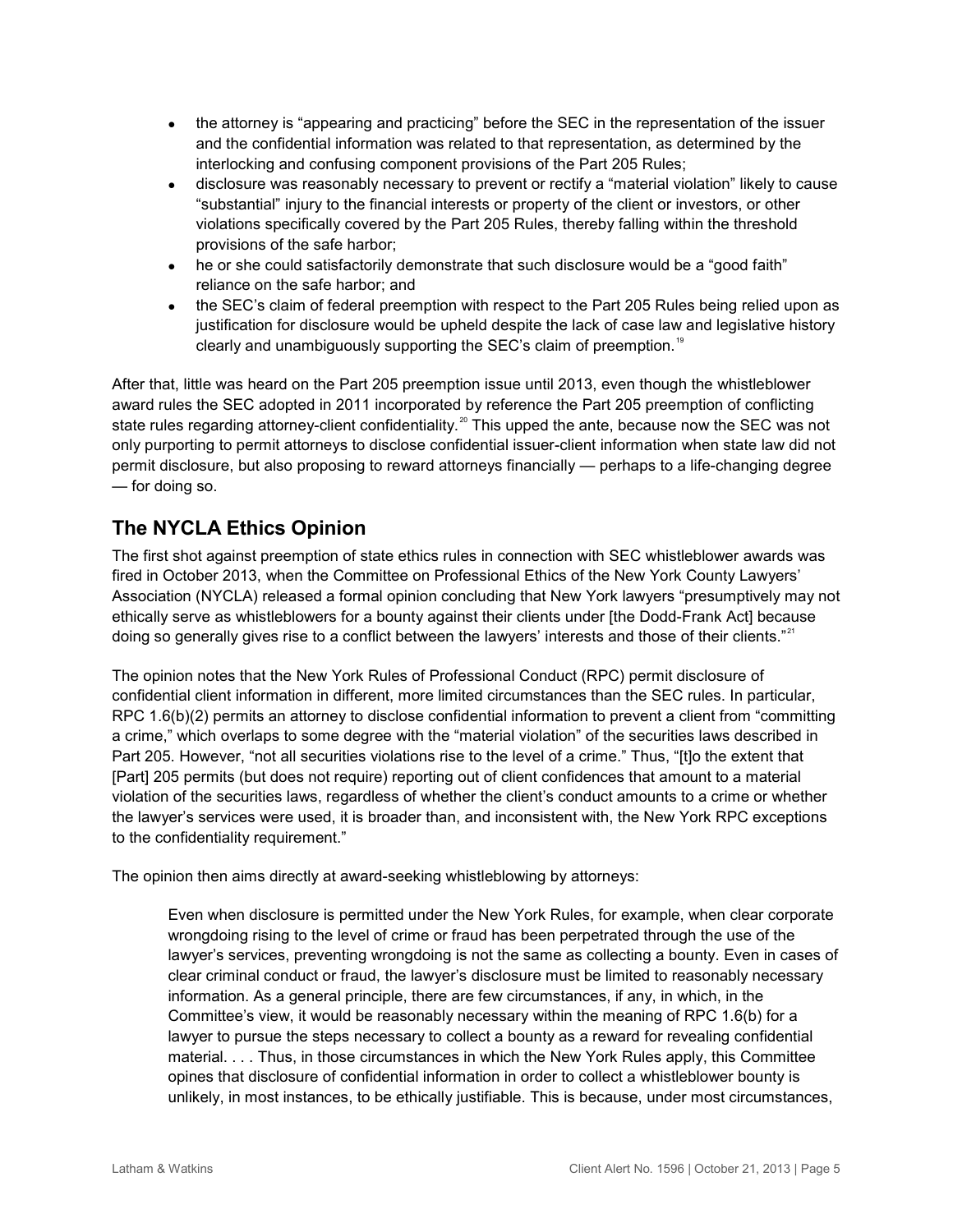such disclosure is not reasonably necessary, and does not fit within the enumerated exceptions of RPC 1.6(b).

The opinion then addresses what it calls an "even more significant ethical issue" — a conflict is "presumptively" presented when a corporate lawyer, functioning as a lawyer, seeks to collect an award for blowing the whistle on potential wrongdoing by the corporation:

RPC 1.7(a)(2) precludes representation of a client, absent waiver, where a reasonable lawyer would conclude that "there is a significant risk that the lawyer's professional judgment on behalf of a client will be adversely affected by the lawyer's own financial, business, property or other personal interests." The prospect of a government payment to a whistleblower poses such a risk. While we cannot anticipate all potential circumstances and situations, and do not wish to paint a bright line rule applicable to all cases, it is the opinion of the Committee that the potential payment of an anticipated whistleblower bounty in excess of \$100,000 presumptively gives rise to a conflict of interest between the lawyer's personal interest and that of the client.

…We believe that a similar analysis applies in the case of a lawyer standing to profit from blowing the whistle on a former client in exchange for a monetary bounty. $22$ 

## **A Cautionary Tale: the Ossias Case in California**

Given these warnings by several state bars, an attorney whistleblower, before going to the SEC with confidential issuer information, would be wise to consult applicable state confidentiality rules, determine whether they are more restrictive than the Part 205 rules in any relevant ways, and if so analyze the potential risks.<sup>[23](#page-8-22)</sup> Such precautions are especially important in states like California that severely restrict attorney disclosure.

If the experience of one California lawyer is any indication, blowing the whistle on real misconduct will not necessarily deter state disciplinary authorities from at least investigating the attorney's possible violation of the duty of confidentiality. Cindy Ossias was an attorney in the California Department of Insurance (CDI).<sup>[24](#page-8-23)</sup> The CDI investigated the claims handling practices of several insurance companies in connection with the massive Northridge earthquake of 1994 and concluded that the practices violated state insurance regulations. These conclusions were contained in confidential reports prepared by Ossias and other CDI attorneys. The attorneys recommended to Insurance Commissioner Chuck Quackenbush — an elected official who was considered a potential candidate for governor — that the companies be required to pay multimillion-dollar fines, including fines against a single company as high as \$119 million. Instead of levying fines, the CDI entered into settlement agreements with three of the insurance companies, under which the CDI agreed not to finalize the confidential reports and the insurance companies agreed to make tax-deductible donations totaling about \$12 million to charitable foundations supposedly dedicated to earthquake education and relief. Shortly after the settlement agreements were signed, Ossias and other attorneys who had recommended fines were instructed to shred documents containing those recommendations.

The Los Angeles Times and the legislature became aware of the settlement terms and began investigating Quackenbush's actions. When a consultant to the Insurance Committee of the California legislature asked Ossias whether she knew anything about the settlements, she offered him the confidential reports. Portions of the reports were posted on the internet by the Insurance Committee. Quackenbush initiated a department-wide investigation. During an "interview/interrogation," Ossias admitted that she was the whistleblower.<sup>[25](#page-8-24)</sup> The next day, CDI management put her on administrative leave.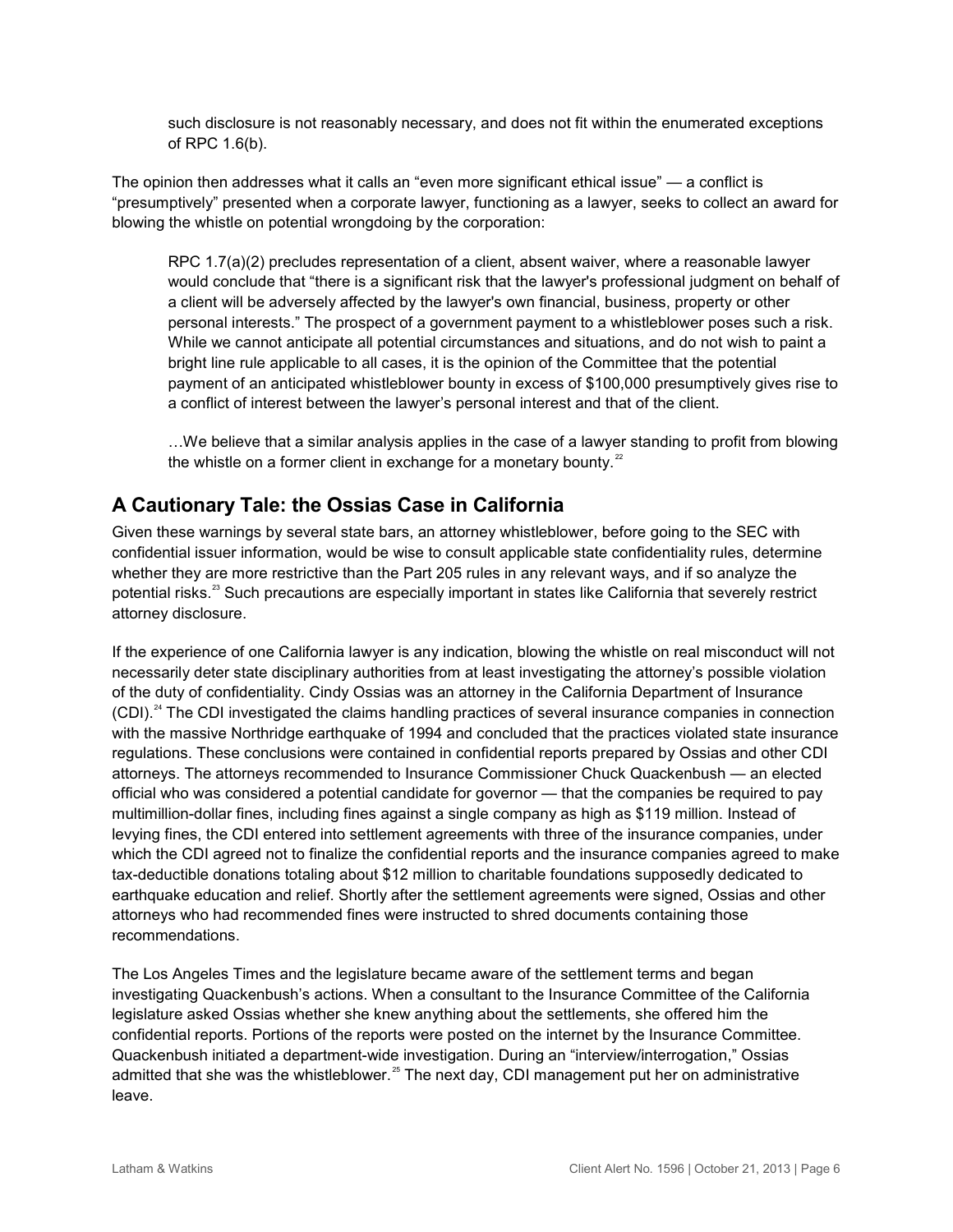As investigations proceeded, Quackenbush's political and personal involvement with the charitable foundations began to surface. Testimony revealed that Quackenbush has ordered his staff to collect \$4 million in settlements with insurance companies for TV commercials promoting earthquake education featuring Quackenbush himself and basketball superstar Shaquille O'Neal. According to Quackenbush, the Deputy Insurance Commissioner who was supposed to monitor the foundations engineered a scheme that allowed him to siphon away money for himself. The Deputy Commissioner resigned. Then, six days after Ossias was placed on leave, Quackenbush himself resigned. The Deputy Commissioner eventually pled guilty to federal charges.

Ossias was not fired by the CDI, because state whistleblower laws encouraged government workers to disclose improper governmental activities and protected them from retaliation. But each of those laws contained language to the effect that their protection applied only insofar as the disclosures did not violate other laws or duties. Rather than considering whether Ossias was worthy of an award, the California State Bar's Office of Trial Counsel (OTC) opened an investigation into whether she had violated her duty of confidentiality by revealing the documents to the legislature. At the end of the investigation, the OTC sent a letter to Ossias' attorney stating that Ossias had not engaged in conduct that warranted disciplinary prosecution, because her conduct was consistent with the spirit of the state Whistleblower Protection Act, advanced important public policy considerations, and was not otherwise subject to prosecution under the OTC's guidelines. The letter also noted that the new acting insurance commissioner had commended Ossias for her actions and had reinstated her to active employment with the CDI. The OTC letter did not address whether Ossias' conduct violated her duty of confidentiality.<sup>[26](#page-8-25)</sup>

One observer called the Ossias case and its aftermath "a two-year journey to nowhere" and concluded, "The OTC's letter leaves open the issue of how future cases will be decided, when the publicity is not so intense, the officeholder not so brazen, and, perhaps, the whistleblower not so attractive and otherwise blameless."[27](#page-8-26)

#### **Conclusion**

All US attorneys are subject to state rules that prohibit them from disclosing client confidences without client consent unless an exception applies that permits or requires disclosure. But those prohibitions are modified by the SEC's attorney conduct rules — or so the Commission contends. When an attorney is appearing and practicing before the Commission on behalf of, or at the behest of, or for the benefit of an issuer, the SEC's rules provide that the attorney can disclose confidential information to the SEC without client consent (and potentially get an award) to the extent the attorney reasonably believes necessary in any of the following cases:

- To prevent the issuer from committing a material violation that is likely to cause substantial injury to the financial interest or property of the issuer or investors
- To prevent the issuer, in a Commission investigation or administrative proceeding, from committing perjury, suborning perjury, or knowingly and willfully perpetrating a fraud upon the Commission (by, *e.g.,* concealing a material fact or making a materially false representation)
- To rectify the consequences of a material violation by the issuer that caused, or may cause, substantial injury to the financial interest or property of the issuer or investors in the furtherance of which the attorney's services were used

Further, the SEC's preemption rule provides that when an attorney reports out to the SEC in good faith under one of these three circumstances, the attorney "shall not be subject to discipline or otherwise liable under inconsistent standards imposed by any state or other United States jurisdiction where the attorney is admitted or practices."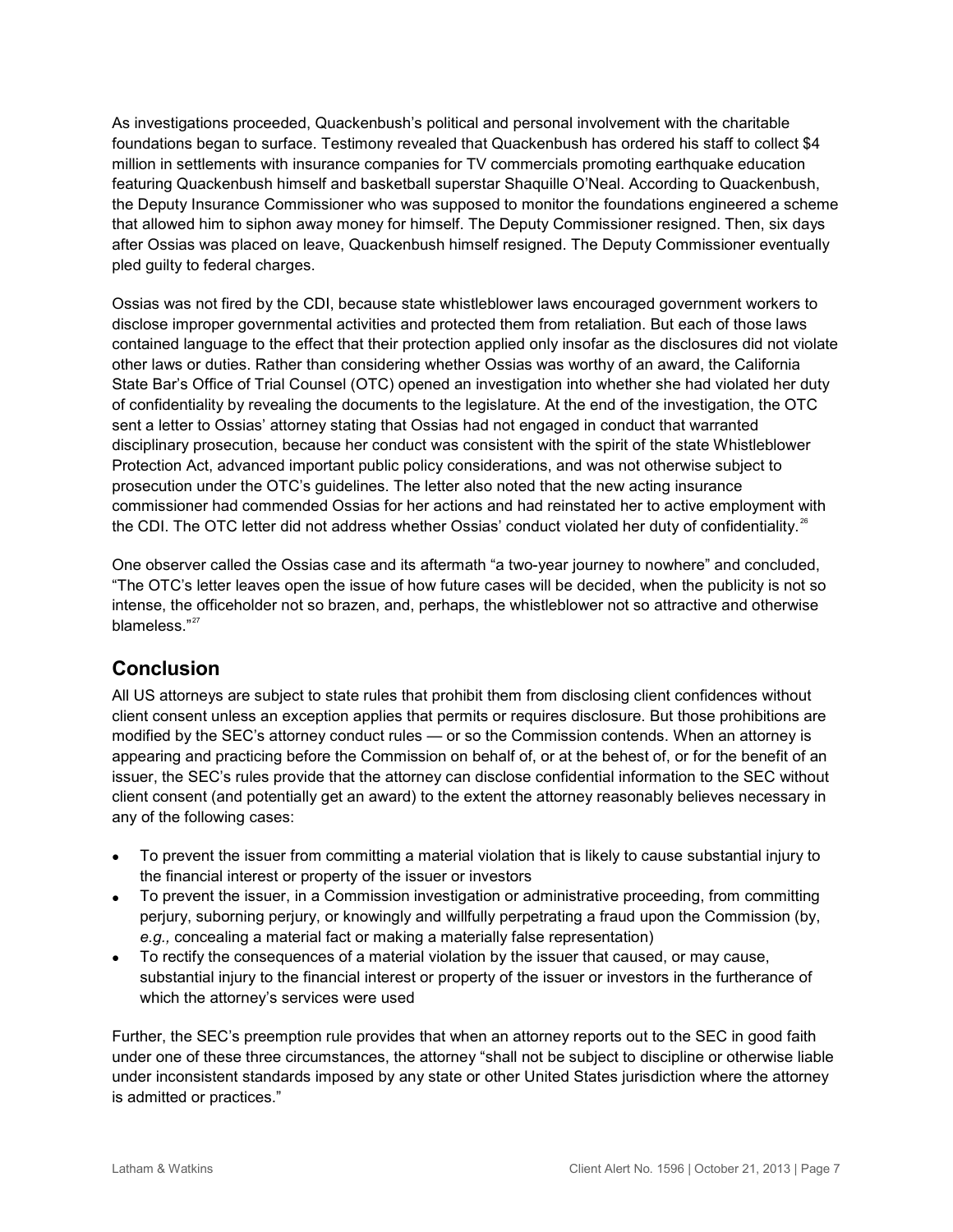Such "inconsistent standards" exist in many states — not just in New York and California.<sup>[28](#page-8-3)</sup> Any of these states could challenge the SEC's preemption rule and seek to discipline or at least investigate the conduct of an attorney who claims to be within a Part 205 exception but appears also to have violated a state duty of confidentiality. Our advice to any attorney thinking about entering into such a situation with a view to receiving a monetary award is to study the applicable state and SEC attorney conduct rules, read the NYCLA ethics opinion and any statements SEC officials may make about it, consider the Ossias precedent, and decide whether the misconduct he or she perceives is so brazen and he or she is so otherwise blameless that the risks of a state disciplinary investigation are worth taking.

If you have questions about this *Client Alert*, please contact one of the authors listed below or the Latham lawyer with whom you normally consult:

**Lawrence A. West** lawrence.west@lw.com +1.202.637.2135 Washington, D.C.

**Eric R. Swibel** eric.swibel@lw.com +1.312.777.7185 Chicago

#### **Jenny Allen**

jenny.allen@lw.com +1.714.755.2229 Orange County

*Client Alert* is published by Latham & Watkins as a news reporting service to clients and other friends. The information contained in this publication should not be construed as legal advice. Should further analysis or explanation of the subject matter be required, please contact the lawyer with whom you normally consult. A complete list of Latham's *Client Alerts* can be found at [www.lw.com.](http://www.lw.com/) If you wish to update your contact details or customize the information you receive from Latham & Watkins, visit <http://events.lw.com/reaction/subscriptionpage.html> to subscribe to the firm's global client mailings program.

#### **Endnotes**

 $\overline{a}$ 1 See generally our primer Attorneys as SEC Whistleblowers: Can an Attorney Blow the Whistle on a Client and Get a Monetary [Award?](http://www.lw.com/thoughtLeadership/SEC-whistleblowers) (Attorneys as SEC Whistleblowers), available at www.lw.com/ThoughtLeadership/SEC-whistleblowers.

<sup>2</sup> New York County Lawyers' Association Committee on Professional Ethics Formal Opinion 746 (October 7, 2013) (NYCLA Opinion).

<sup>3</sup> The SEC's attorney conduct rules are codified as Part 205 of Title 17 of the Code of Federal Regulations. See generally Implementation of Standards of Professional Conduct for Attorneys (Final Rule), Securities Act Release No. 33-8185, Exchange Act Release No. 34-47276 (Jan 29, 2003).

<sup>4</sup> 17 C.F.R. § 205.6(c).

<sup>5</sup> Section 922 of the Dodd-Frank Wall Street Reform and Consumer Protection Act (the Dodd-Frank Act) added new Section 21F to the Securities Exchange Act of 1934. Section 21F requires the Commission to pay awards to eligible whistleblowers who voluntarily provide the Commission with original information about a violation of the federal securities laws that leads to a Commission enforcement action in which over \$1 million in sanctions is ordered. Awards range between 10 percent and 30 percent of money collected in the SEC and related actions.